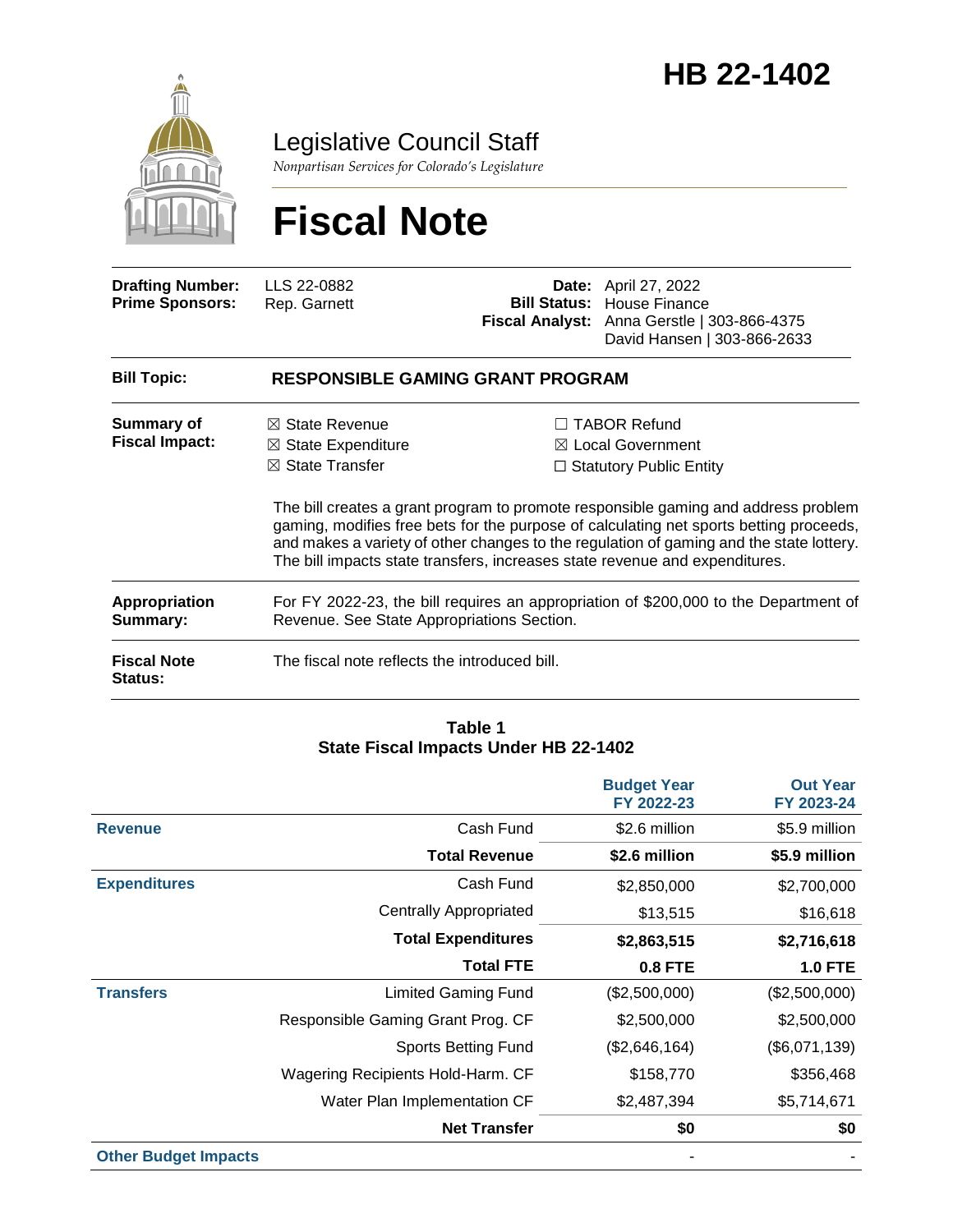# Page 2<br>April 27, 2022 **HB 22-1402**

### **Summary of Legislation**

**Responsible Gaming Grant Program.** The bill creates the Responsible Gaming Grant Program in the Department of Revenue (DOR) to promote responsible gambling and address problem gambling. The Limited Gaming Control Commission, in collaboration with the Behavioral Health Administration (BHA), must administer the program and award grants. The bill specifies the contents of grant applications and evaluation criteria for making awards. By September 1, 2023 and each year thereafter, grantees must report to the commission on how the grant was used, and by December 1, 2023 and each year thereafter, the commission must submit a summary report to the relevant legislative committees and the BHA.

*Cash fund.* The bill creates the Responsible Gaming Grant Program Cash Fund, which is continuously appropriated to the DOR and exempt from the limit on uncommitted reserves. The fund consists of the following:

- money in the Wagering Revenue Recipients Hold-Harmless Fund that is not disbursed within two years of being credited to the fund, to be transferred on December 31, 2023, and annually thereafter;
- \$2.5 million transferred to the fund from the Limited Gaming Fund, beginning in FY 2022-23 and each year thereafter;
- any gifts, grants, and donations; and
- any other money appropriated to the fund by the General Assembly.

The commission may spend up to 5 percent of the grant amount awarded in given year for administrative expenses. The program is repeated September 1, 2032, after a sunset review.

**Free bets.** The bill modifies the amount of free bets that may be deducted from net sports betting proceeds. Until January 1, 2023, a sports betting operator or internet sports betting operator may include all free bets placed, and carry forward unused free bet credits accumulated on or before November 30, 2022. After January 1, 2023, a sports betting operator or internet sports betting operator must only include a portion of the total free bets placed, as follows:

- up to 2.5 percent of the total amount of all bets, from January 1, 2023 through June 30, 2024;
- up to 2.25 percent of the total amount of all bets, in FY 2024-25;
- up to 2.0 percent of the total amount of all bets, in FY 2025-26; and
- up to 1.75 percent of the total amount of all bets, after July 1, 2026.

A sports betting operator or internet sports betting operator may not carry over free bets in excess of the deduction; or carry forward any unused free bet credits accumulated before January 1, 2023.

**Distribution of sports betting revenue.** Under current law, \$130,000 in sports betting revenue is transferred to the Colorado Department of Human Services (CDHS) for a gambling addiction hotline, and for prevention, education, and treatment services. Beginning January 1, 2024, the transfer is repealed.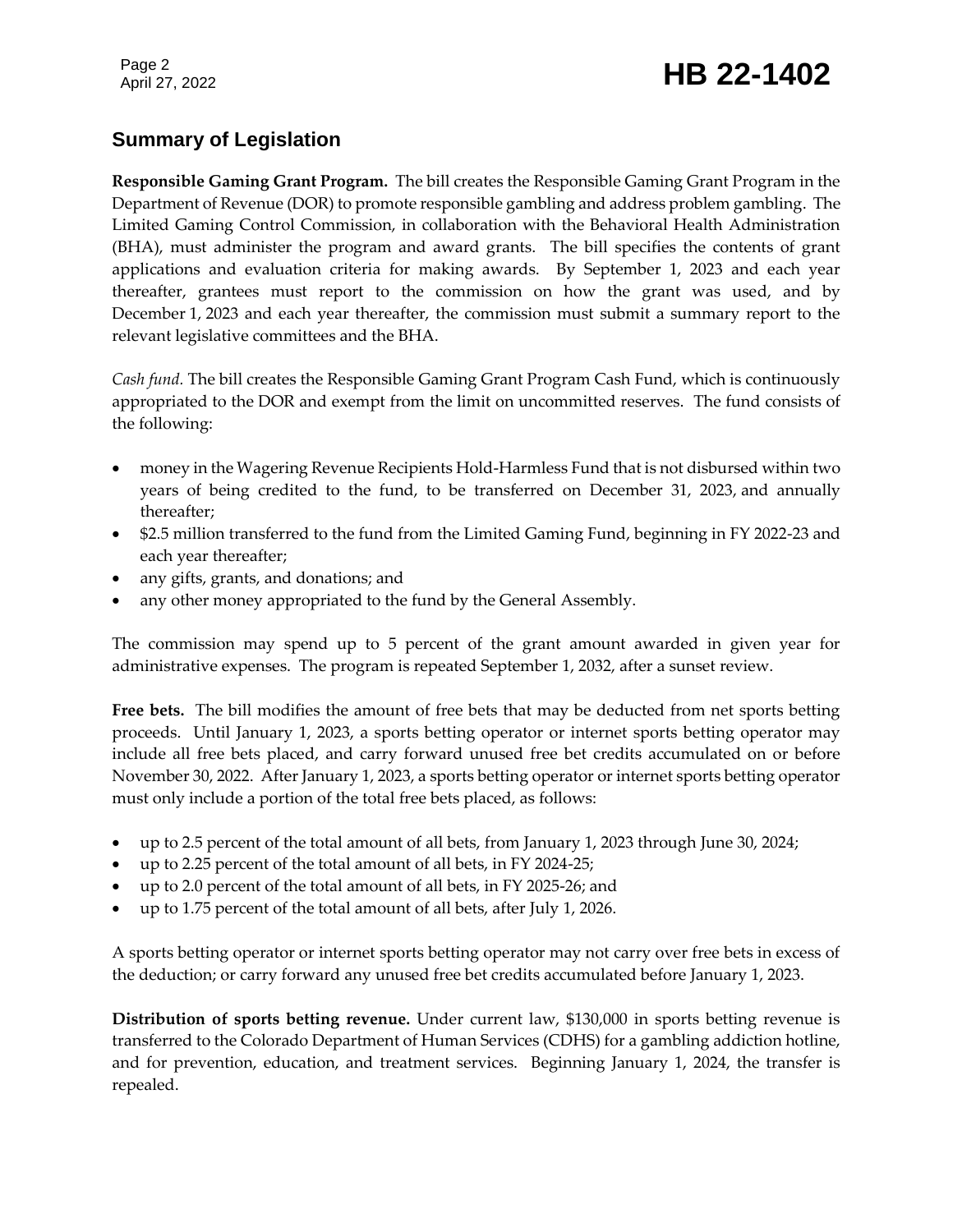Page 3

# Page 3<br>April 27, 2022 **HB 22-1402**

**Exclusion of certain individuals.** On or after January 1, 2023, the Division of Gaming in the DOR must operate a program to exclude the following individuals from participation in gaming activities:

- individuals who have voluntarily requested to be excluded, through a process established by the division;
- individuals who are required by the commission to be excluded or ejected from a licensed gaming establishment, as is currently allowed; and
- certain sports betting individuals from placing wagers on certain sporting events.

Rules for this provision must be adopted by November 1, 2022, and a list of excluded individuals must be provided to licensed gaming operators.

**Reporting.** By October 1, 2023, and each year thereafter, retail licensees, sports betting operators, and internet sports betting operators must submit a report to the division that describes efforts of the licensee to promote responsible gaming via advertising and other promotional methods.

**Lottery changes.** For FY 2022-23 and each year thereafter, the bill requires that the General Assembly appropriate \$200,000 from the Lottery Fund to the Lottery Division for the promotion of responsible gaming in the state. The bill repeals the provision that the Lottery Commission rules must require instant scratch game tickets be sold on a cash only basis.

### **Background**

**Sports Betting**. Following voter approval in November 2019, House Bill 19-1327 took effect and allowed both in-person and online sports betting beginning May 2020. The legislation established a 10 percent tax on net sports betting proceeds, and created the Sports Betting Fund, the Wagering Recipients Hold-Harmless Fund, and the Water Plan Implementation Fund. After covering administrative expenses, 6.0 percent of sports betting tax revenue is transferred to the Hold-Harmless Fund, \$130,000 is transferred to the Office of Behavioral Health in the Department of Human Services, and remaining funds are transferred to the Water Plan Implementation Fund.

Under current law, net sports betting proceeds are equal to wagers less payments to players, a 0.25 percent federal excise tax, and free bets. Since inception, free bets have totaled about 3.6 percent of total wagers.

Sports betting revenue is comprised of license fees, operations fees, other charges for services, and tax revenue, among other sources. License fees, operations fees, and other charges for services are subject to TABOR while sports betting tax revenue is TABOR exempt. In FY 2020-21, sports betting wagers totaled more than \$2.7 billion and \$2.6 billion was paid out to players. In FY 2020-21, sports betting tax revenue totaled \$8.1 million, resulting in a transfer of \$488,782 to the Wagering Recipients Hold-Harmless Fund.

**Wagering Recipients Hold-Harmless Fund.** Created by House Bill 19-1327, the hold-harmless fund distributes payments to communities or entities that may have lost revenue due to sports betting. Payments are distributed through an application process administered by the gaming commission.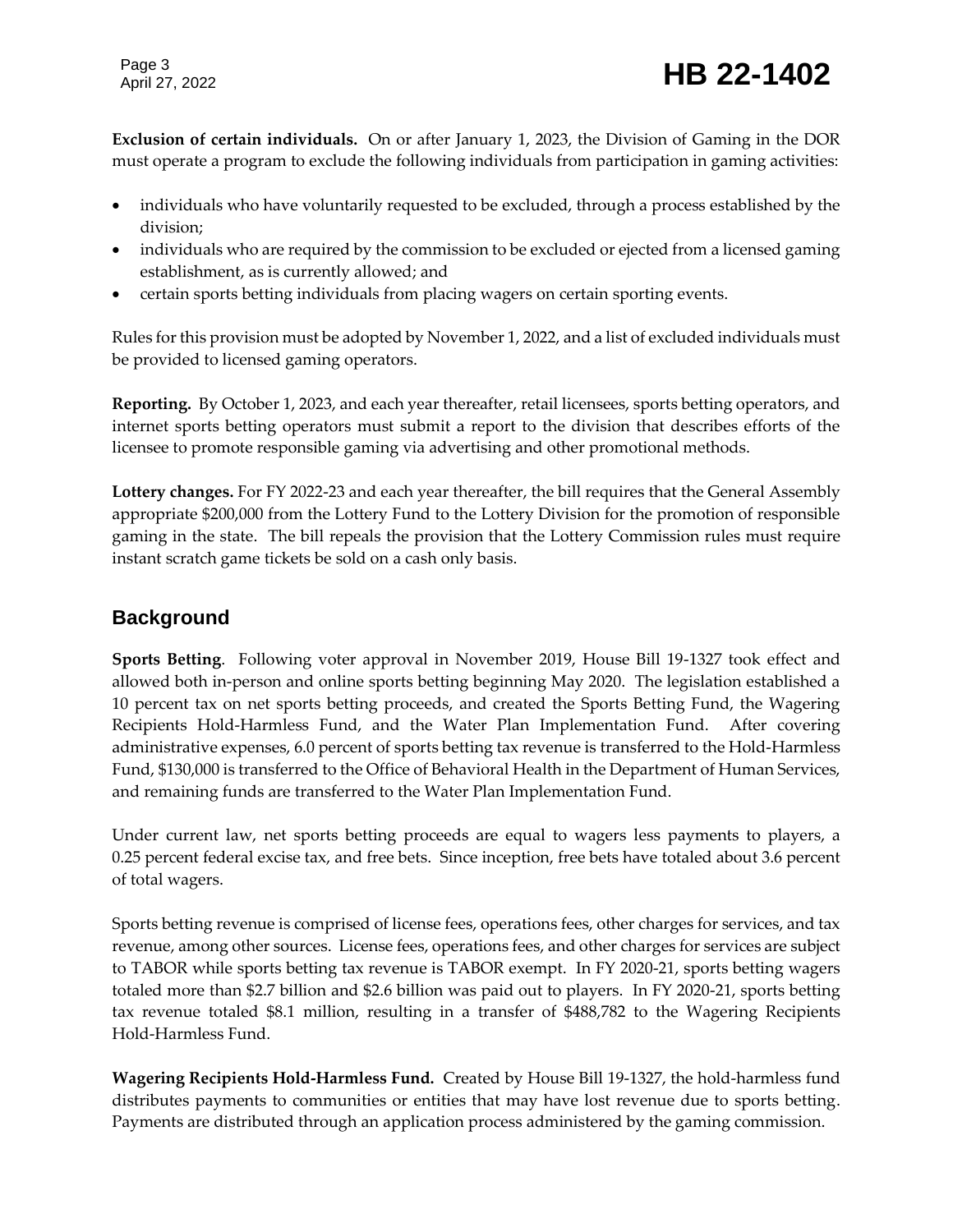Page 4

**Water Plan Implementation Cash Fund**. Created by House Bill 19-1327, the fund awards grants to eligible applicants for local public and private water conservation plans, water supply and conservation projects, and other approved engagement and water projects. Funds are also used for expenditures that will ensure compliance with interstate water allocation compacts, equitable apportionment decrees, international treaties, and federal laws relating to interstate storage, release, apportionment, and allocation of water.

### **State Revenue**

The bill will increase sports betting tax revenue by \$2.6 million in FY 2022-23 and by \$5.9 million in FY 2023-24, with increasing impacts in subsequent years with further growth in wagers and limited free bet deductions. Sports betting tax revenue is deposited in the Sports Betting Fund and is exempt from TABOR.

**Sports betting tax revenue data and assumptions**. The bill will increase sports betting tax revenue from FY 2022-23 to FY 2026-27 as the amount of free bets that may be deducted incrementally decreases as a share of wagers. This analysis assumes the amount of wagers and payments to players increases by 68 percent from FY 2020-21 to FY 2021-22, in line with the year-over-year increase in wagers from March 2021 to March 2022. Wagers and payments are assumed to increase another 10.0 percent in FY 2022-23 and 5.0 percent in FY 2023-24. Further, the analysis assumes free bets comprise 3.6 percent of wagers through the analysis period based on data from the Division of Gaming in the Department of Revenue. Assuming wagers continue to grow at 5.0 percent each year starting in FY 2023-24, sports betting tax revenue could increase by around \$11.5 million by FY 2026-27.

**Gifts, grants, and donations.** The bill potentially increases state revenue from gifts, grants, or donations for the grant program; however, no sources have been identified at this time. Gifts, grants, and donations are exempt from TABOR revenue limits.

### **State Transfers**

The bill creates new transfers to the new Responsible Gaming Grant Program Cash Fund and impacts the amount of funds transferred under existing sports betting distributions, as described below.

**Transfers to Responsible Gaming Grant Program Cash Fund.** Beginning in FY 2022-23, the bill annually transfers \$2.5 million from the Limited Gaming Fund to the newly created Responsible Gaming Grant Program Cash Fund. In addition, beginning December 31, 2023, the bill annually transfers to the Responsible Gaming Grant Program Cash Fund any money in the Wagering Revenue Recipients Hold-Harmless Fund that is not disbursed within two years of being credited to the hold harmless fund. This amount has not been estimated.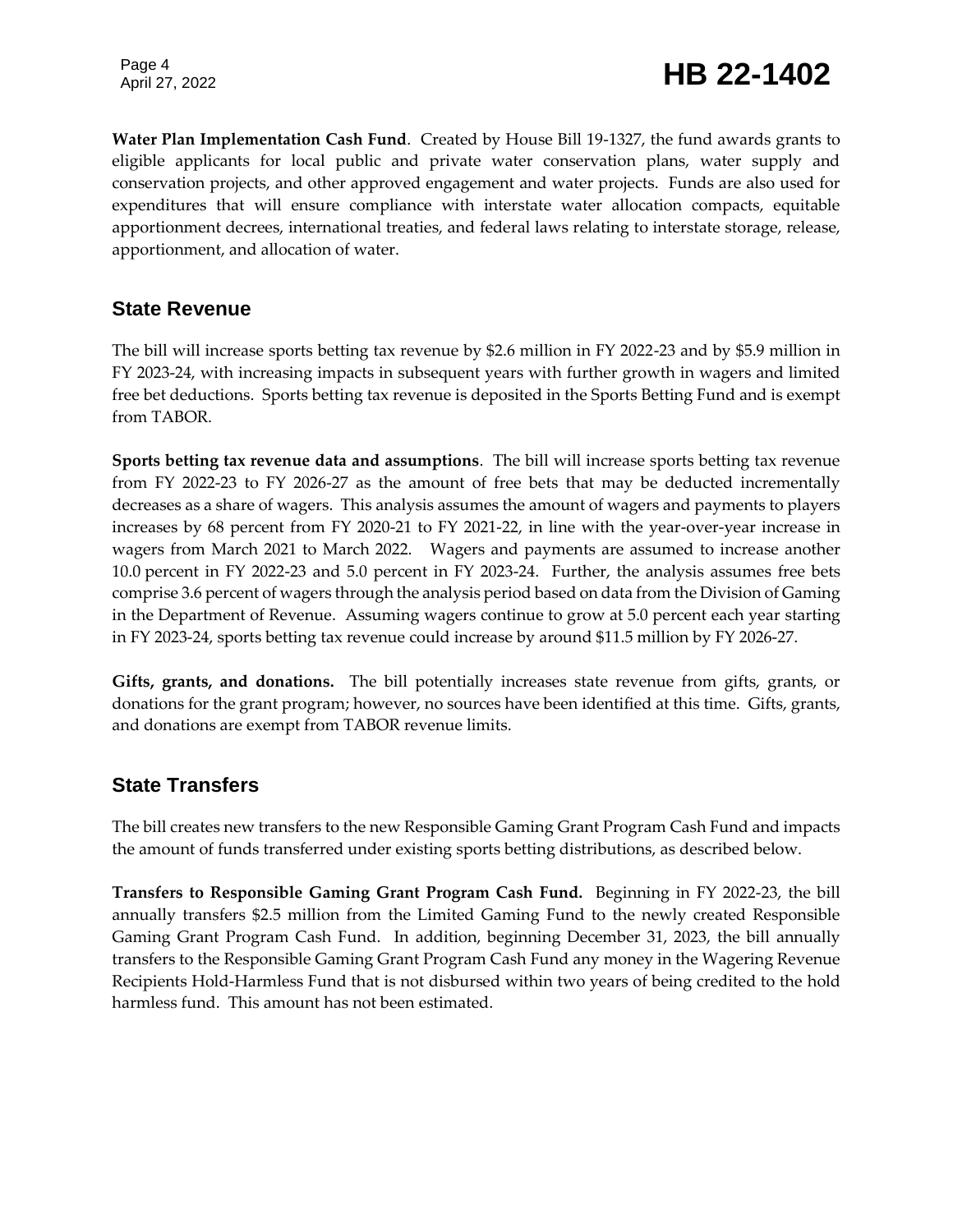### Page 5<br>April 27, 2022 **HB 22-1402**

Page 5

**Sports Betting Fund distributions.** Increased sports betting tax revenue under the bill will increase distributions from the Sports Betting Fund to the Wagering Recipients Hold-Harmless Fund and the Water Plan Implementation Cash Fund, as shown in Table 2. Distributions to the Hold-Harmless Fund equal 6.0 percent of sports betting tax revenue as estimated above in the State Revenue section. Funds distributed to the Water Plan Implementation Fund depend on administrative expenses for the Division of Gaming in the Department of Revenue. Table 2 also reflects the repeal of the transfer to CDHS, which increases the transfer to the Water Plan Implementation Cash Fund by \$130,000. This analysis assumes annual administrative expenses total \$3.5 million beginning in FY 2022-23.

| Table 2                                                   |  |
|-----------------------------------------------------------|--|
| Sports Betting Tax Revenue Distributions Under HB 22-1402 |  |

| Total                                  | \$0                      | \$0             |
|----------------------------------------|--------------------------|-----------------|
| Water Plan Implementation Cash Fund    | \$2.5 million            | \$5.7 million   |
| Wagering Recipients Hold-Harmless Fund | \$158,770                | \$356,468       |
| <b>Sports Betting Fund</b>             | $($2.6 \text{ million})$ | $($.0$ million) |
|                                        | FY 2022-23               | FY 2023-24      |

### **State Expenditures**

The bill increases state expenditures in the DOR by \$2.9 million in FY 2022-23 and \$2.7 million in FY 2023-24. Costs are split between the Lottery Fund, newly created grant program fund, and Limited Gaming Fund. Expenditures are shown in Table 3 and detailed below.

#### **Table 3 Expenditures Under HB22-1402**

|                                           |                   | FY 2022-23  | FY 2023-24     |
|-------------------------------------------|-------------------|-------------|----------------|
| <b>Department of Revenue</b>              |                   |             |                |
| <b>Personal Services</b>                  |                   | \$61,309    | \$73,571       |
| <b>Operating Expenses</b>                 |                   | \$1,080     | \$1,350        |
| <b>Capital Outlay Costs</b>               |                   | \$6,200     |                |
| Database Costs                            |                   | \$150,000   |                |
| Grants                                    |                   | \$2,431,411 | \$2,425,079    |
| Lottery Outreach                          |                   | \$200,000   | \$200,000      |
| Centrally Appropriated Costs <sup>1</sup> |                   | \$13,515    | \$16,618       |
|                                           | <b>Total Cost</b> | \$2,863,515 | \$2,716,618    |
|                                           | <b>Total FTE</b>  | $0.8$ FTE   | <b>1.0 FTE</b> |

<sup>1</sup> *Centrally appropriated costs are not included in the bill's appropriation.*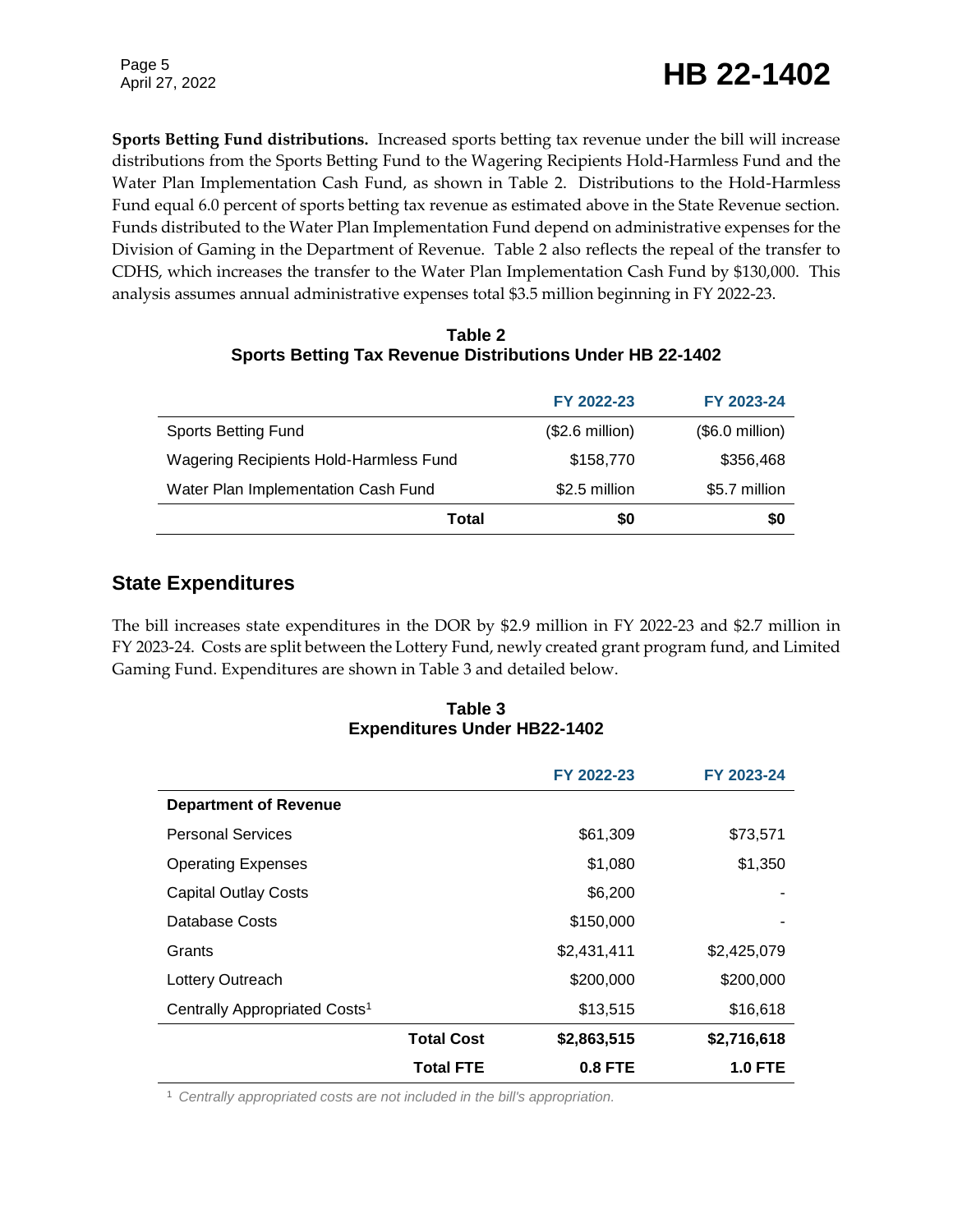**Department of Revenue.** The bill increases expenditures in the Division of Gaming and the Lottery Division within the DOR.

 **Limited Gaming Division.** This division requires 1.0 FTE beginning in FY 2022-23 to manage the grant program and the exclusion program. Staffing costs are prorated for a September start date in the first year, and standard operating and capital outlay costs are included. After administrative costs, about \$2.4 million will be available for grants. These costs are from the Responsible Gaming Grant Program Cash Fund.

The division will also require \$150,000 in FY 2022-23 for the creation of a database to track the number of free bets, ensure compliance with free bet limits, and report on entities that exceed the new free bet limits, and manage the list of individuals who are not allowed to gamble. These costs are assumed to be from the Limited Gaming Fund. Workload will also increase to promulgate rules to align with the bill.

 **Lottery Division.** The bill provides \$200,000 in spending authority for the Lottery Division to promote responsible gaming in the state. It is expected to be used for marketing and problem gambling outreach. Workload will also increase to adopt rules to align with repealing the cash only purchases of scratch games.

**Behavioral Health Administration.** The BHA in the Colorado Department of Human Services will have increased workload to collaborate with the DOR to implement the grant program.

**Other state programs.** As discussed in the State Transfer section, the bill transfers \$2.5 million from the Limited Gaming Fund for the grant program, which correspondingly reduces the amount of limited gaming revenue distributed to the General Fund that is available to fund other state programs. Similarly, the increase in the amount transferred to the funds listed in Table 2 will result in additional funding being available for entities that may have lost revenue due to sports betting, and for water plan projects.

**Centrally appropriated costs.** Pursuant to a Joint Budget Committee policy, certain costs associated with this bill are addressed through the annual budget process and centrally appropriated in the Long Bill or supplemental appropriations bills, rather than in this bill. These costs, which include employee insurance and supplemental employee retirement payments, are shown in Table 2.

### **Local Government**

The bill will increase money in the Wagering Recipients Hold-Harmless Fund and the Water Plan Implementation Cash Fund that could increase grants to cities and counties depending on approved applications for hold-harmless funds and water conservation projects. The impact to local governments has not been estimated.